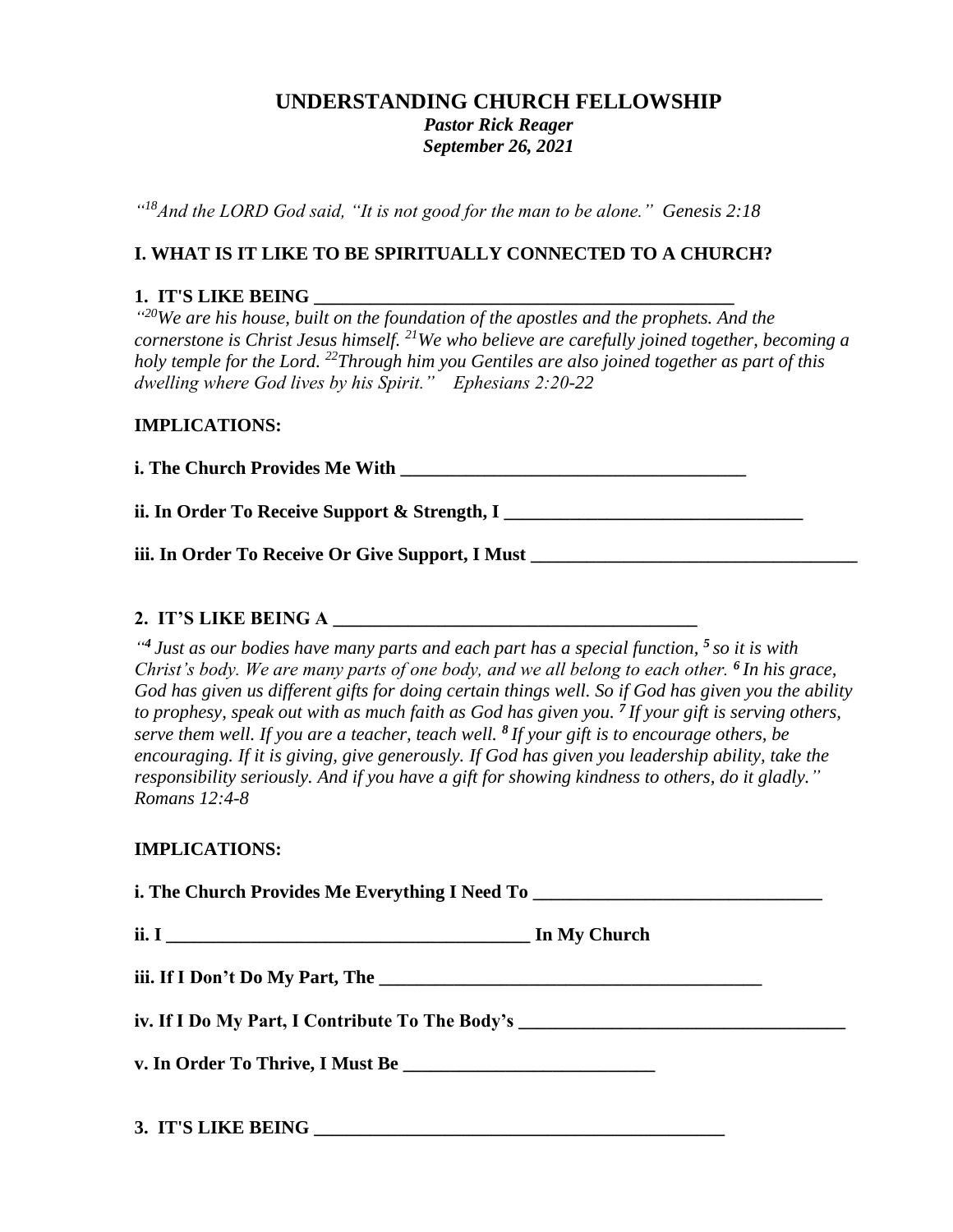*" <sup>3</sup> Acknowledge that the LORD is God! He made us, and we are his. We are his people, the sheep of his pasture." Psalm 100:3*

<sup>411</sup>'I am the good shepherd. The good shepherd lays down his life for the sheep. <sup>12</sup>A hired hand *will run when he sees a wolf coming. He will leave the sheep because they aren't his and he isn't their shepherd. And so the wolf attacks them and scatters the flock. <sup>13</sup>The hired hand runs away because he is merely hired and has no real concern for the sheep. <sup>14</sup>I am the good shepherd; I know my own sheep, and they know me, <sup>15</sup>just as my Father knows me and I know the Father. And I lay down my life for the sheep.'" John 10:11-15*

*" <sup>27</sup>My sheep recognize my voice; I know them, and they follow me. <sup>28</sup> I give them eternal life, and they will never perish. No one will snatch them away from me, <sup>29</sup>for my Father has given them to me, and he is more powerful than anyone else. So no one can take them from me." John 10:27-29*

*" <sup>2</sup>Care for the flock of God entrusted to you. Watch over it willingly, not grudgingly—not for what you will get out of it, but because you are eager to serve God." 1 Peter 5:2* 

## **IMPLICATIONS:**

**i. The Church Provides Me With \_\_\_\_\_\_\_\_\_\_\_\_\_\_\_\_\_\_\_\_\_\_\_\_\_\_\_\_**

**ii. In Order To Benefit, I Must Be Humble & Maintain \_\_\_\_\_\_\_\_\_\_\_\_\_\_\_\_\_\_\_\_\_\_\_\_\_\_\_\_\_\_**

iii. In Order To Maximize Care & Protection, I Must Be

## **4. IT'S LIKE BEING A \_\_\_\_\_\_\_\_\_\_\_\_\_\_\_\_\_\_\_\_\_\_\_\_\_\_\_\_\_\_\_\_\_\_\_\_\_\_\_\_\_\_\_\_\_**

*" <sup>15</sup> I want you to know how people who are members of God's family must live. God's family is the church." 1 Timothy 3:15*

*" <sup>9</sup> Don't just pretend to love others. Really love them. Hate what is wrong. Hold tightly to what is good. <sup>10</sup> Love each other with genuine affection, and take delight in honoring each other. <sup>11</sup>Never be lazy, but work hard and serve the Lord enthusiastically. <sup>12</sup> Rejoice in our confident hope. Be patient in trouble, and keep on praying. <sup>13</sup> When God's people are in need, be ready to help them. Always be eager to practice hospitality." Romans 12:9-12*

*" <sup>34</sup> So now I am giving you a new commandment: Love each other. Just as I have loved you, you should love each other. <sup>35</sup> Your love for one another will prove to the world that you are my disciples." John 13:34-35*

### **IMPLICATIONS:**

**i. The Church Provides Family Members To \_\_\_\_\_\_\_\_\_\_\_\_\_\_\_\_\_\_\_\_\_\_\_\_\_\_\_\_\_\_\_\_\_\_\_\_ ii. If I Want To Receive Love & Encouragement, I \_\_\_\_\_\_\_\_\_\_\_\_\_\_\_\_\_\_\_\_\_\_\_\_\_\_\_\_\_\_ iii. Like Any Other Family, I Can Feel \_\_\_\_\_\_\_\_\_\_\_\_\_\_\_\_\_\_\_\_\_\_\_\_\_\_\_\_\_\_\_\_\_\_\_\_\_\_\_ As I Choose!**